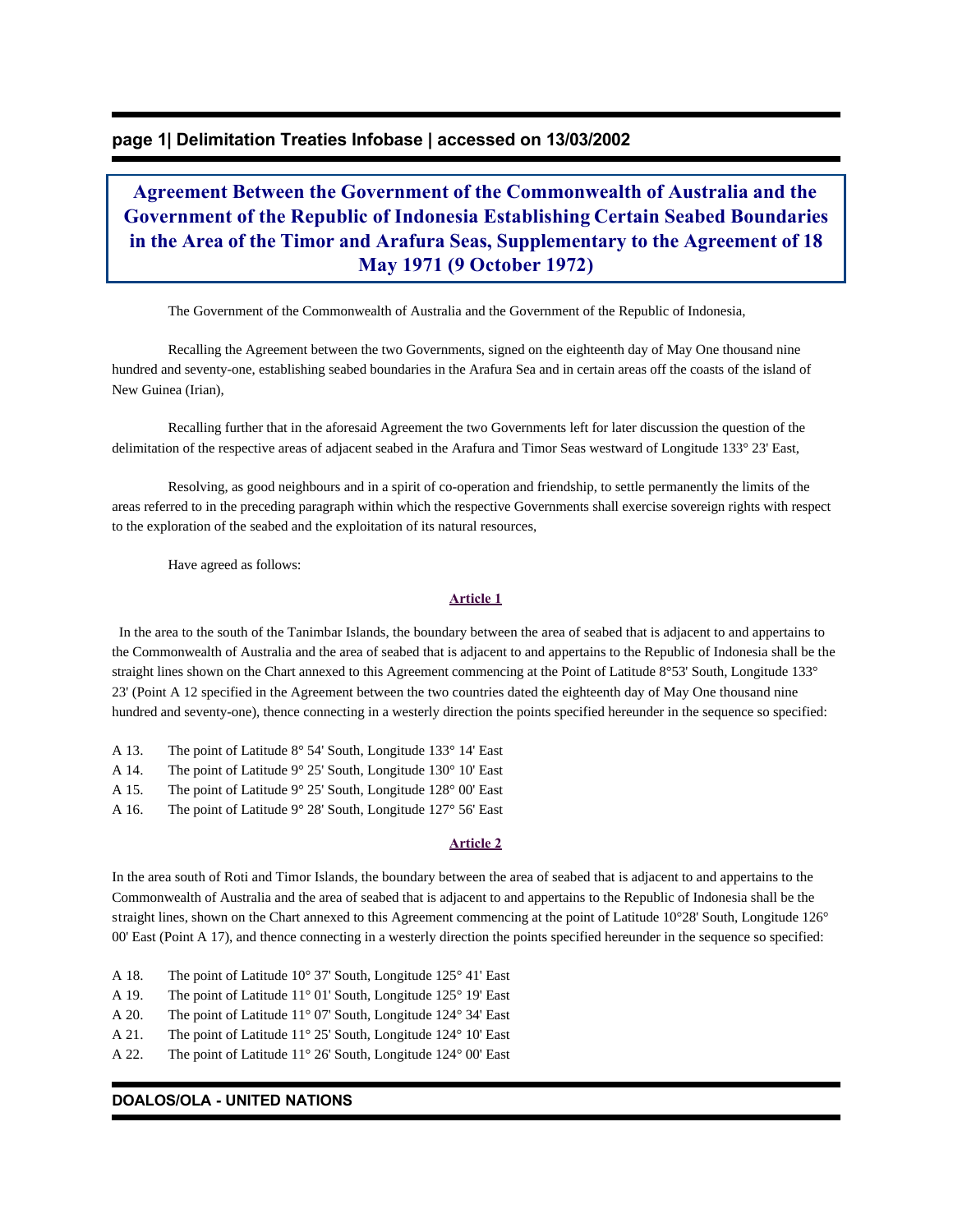# **page 2| Delimitation Treaties Infobase | accessed on 13/03/2002**

- A 23. The point of Latitude 11° 28' South, Longitude 123° 40' East
- A 24. The point of Latitude 11° 23' South, Longitude 123° 26' East

A 25. The point of Latitude 11° 35' South, Longitude 123° 14' East

### **Article 3**

The lines between Points A 15 and A 16 and between Points A 17 and A 18 referred to in Article 1 and Article 2 respectively, indicate the direction of those portions of the boundary. In the event of any further delimitation agreement or agreements being concluded between governments exercising sovereign rights with respect to the exploration of the seabed and the exploitation of its natural resources in the area of the Timor Sea, the Government of the Commonwealth of Australia and the Government of the Republic of Indonesia shall consult each other with a view to agreeing on such adjustment or adjustments, if any, as may be necessary in those portions of the boundary lines between Points A 15 and A 16 and between Points A 17 and A 18.

### **Article 4**

The Government of the Commonwealth of Australia and the Government of the Republic of Indonesia mutually acknowledge the sovereign rights of the respective Governments in and over the seabed areas within the limits established by this Agreement and that they will cease to claim or to exercise sovereign rights with respect to the exploration of the seabed and the exploitation of its natural resources beyond the boundaries so established.

#### **Article 5**

For the purpose of this Agreement, "seabed" includes the subsoil thereof, except where the context otherwise requires.

### **Article 6**

1. The co-ordinates of the points specified in Articles 1 and 2 of this Agreement are geographical co-ordinates, and the actual location of these points and of the lines joining them shall be determined by a method to be agreed upon by the competent authorities of the two Governments.

 2. For the purpose of paragraph 1 of this Article, the competent authorities in relation to the Commonwealth of Australia shall be the Director of National Mapping and any person acting with his authority, and in relation to the Republic of Indonesia shall be the Chief of the Co-ordinating Body for National Survey and Mapping (Ketua Badan Koordinasi Survey Dan Pemetaan Nasional) and any person acting with his authority.

### **Article 7**

 If any single accumulation of liquid hydrocarbons or natural gas, or if any other mineral deposit beneath the seabed, extends across any of the lines that are specified or described in Articles 1 and 2 of this Agreement, and the part of such accumulation or deposit that is situated on one side of the line is recoverable in fluid form wholly or in part from the other side of the line, the two Governments will seek to reach agreement on the manner in which the accumulation or deposit shall be most effectively exploited and on the equitable sharing of the benefits arising from such exploitation.

### **Article 8**

 1. Where the Government of the Commonwealth of Australia has granted an exploration permit for petroleum or a production licence for petroleum under the Petroleum (Submerged Lands) Acts of the Commonwealth of Australia over a part of the seabed over which that Government ceases to exercise sovereign rights by virtue of this Agreement, and that permit or licence is in force immediately prior to the entry into force of this Agreement, the Government of Indonesia or its authorised agent shall, upon

# **DOALOS/OLA - UNITED NATIONS**